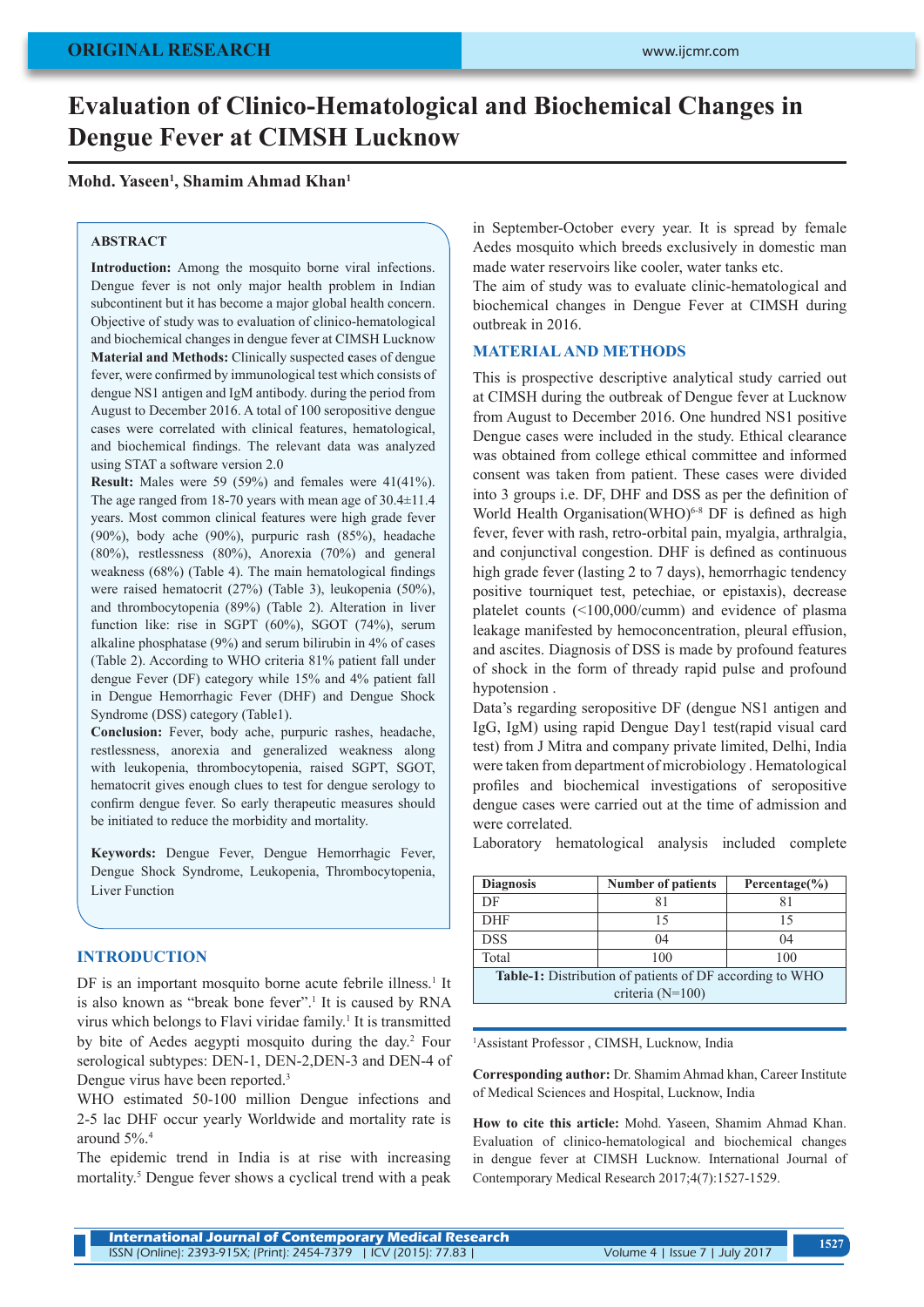|                                                                                                                    | TLC (cells/Cumm) |              | <b>Platelet count (cells/Cumm)</b> |            | Liver function |              |                     |
|--------------------------------------------------------------------------------------------------------------------|------------------|--------------|------------------------------------|------------|----------------|--------------|---------------------|
|                                                                                                                    | $<$ 4.000        | 4,000-11,000 | $<$ 20.000                         | $20.000 -$ | <b>SGPT</b>    | <b>SGOT</b>  | <b>SB</b>           |
|                                                                                                                    |                  |              |                                    | < 1,00,000 | $($ >40IU/L)   | $($ >35iu/L) | $>1.2 \text{ mg}$ % |
| No. of patients                                                                                                    | 50               | 50           | 38                                 | 62         | 60             |              | Nil                 |
| Percentage $(\% )$                                                                                                 | 50%              | 50%          | 38%                                | 62%        | 60%            | 74%          | Nil                 |
| <b>Table-2:</b> Total leukocyte count (TLC), platelet count and liver function test in patient with DF ( $N=100$ ) |                  |              |                                    |            |                |              |                     |

| Hemoglobin                                               | No. of patients |        |              |                    |
|----------------------------------------------------------|-----------------|--------|--------------|--------------------|
| (gm/dL)                                                  | Male            | Female | <b>Total</b> | Percentage $(\% )$ |
| $<$ 7                                                    | 02              | Nil    | 02           | $2\%$              |
| $7 - 11$                                                 | 05              | 13     | 18           | 18%                |
| $11 - 16$                                                | 47              | 28     | 75           | 75%                |
| >16                                                      | 05              | Nil    | 0.5          | $5\%$              |
| Total                                                    | 59              | 41     | 100          | 100%               |
| Table-3: Hemoconcentration in patients with DF $(N=100)$ |                 |        |              |                    |

| <b>Clinical presentation</b>                                | No. of cases<br>$(N=100)$ | Percentage $(\% )$ |  |  |
|-------------------------------------------------------------|---------------------------|--------------------|--|--|
| Symptoms                                                    |                           |                    |  |  |
| Fever                                                       | 99                        | 99%                |  |  |
| Body ache                                                   | 90                        | 90%                |  |  |
| Headache                                                    | 80                        | 80%                |  |  |
|                                                             |                           |                    |  |  |
| Restlessness                                                | 80                        | 80%                |  |  |
| Anorexia                                                    | 70                        | 70%                |  |  |
| General weakness                                            | 68                        | 68%                |  |  |
| Abdominal pain                                              | 35                        | 35%                |  |  |
| Nausea                                                      | 25                        | 25%                |  |  |
| Diarrhea                                                    | 20                        | 20%                |  |  |
| Vomiting                                                    | 10                        | 10%                |  |  |
| <b>Breathlessness</b>                                       | 05                        | 05%                |  |  |
| Melena                                                      | 04                        | 04%                |  |  |
| Epistaxis                                                   | 01                        | 01%                |  |  |
| Hematemesis                                                 | 02                        | 02%                |  |  |
| Hemoptysis                                                  | 10                        | 10%                |  |  |
| Signs                                                       |                           |                    |  |  |
| Purpura                                                     | 85                        | 85%                |  |  |
| Petechiae                                                   | 06                        | 06%                |  |  |
| Hypotension                                                 | 04                        | 04%                |  |  |
| Table-4: Frequency of symptoms and sign in patients with DF |                           |                    |  |  |

haemogram with cell counter machine (Mindraj) and peripheral blood smear was evaluated. Raised hemoglobin or red blood corpuscles is considered as hemoconcentration. Leukopenia was defined as less than 4,000/cumm and thrombocytopenia as less than 1.0 lakh/cumm. Liver function tests (and serum bilirubin) were done using Jendrassik modified method (FAR, Italy) as a part of fever profile. Derangement in liver function test was considered if SGPT value >55 IU/L and serum bilirubin value >1.2 mg/dL.

# **STATISTICAL ANALYSIS**

Relevant data's were collected and analyzed using STAT a software version 2.0

# **RESULTS**

A total 100 patients were studied comprising of 59(59%) males and 41  $(41\%)$  females. Of 100 cases 30 $(30\%)$  were from rural area and 70 (70%) cases were from urban area. Age ranged from 18-70 years with mean age of  $30.4 \pm 11.4$  years. The frequency of Dengue Shock Syndrome in our study was 4% which is higher than reported in the different literature (0.5-2%) (Table 1). Leucopenia was observed in 50% 0f the cases in the present study (Table 2,3). The most frequent symptoms were observed in their decreasing order of frequency, fever, body ache, backache, headache, rashes, restlessness, anorexia abdominal pain, nausea while the most frequent sign was petechiae (Table 4)

# **DISCUSSION**

Dengue infection more frequently spread among urban areas with poor drainage facilities along with poor drainage conditions and causes outbreak.<sup>9</sup>

The most frequent symptoms were observed in their decreasing order of frequency, fever, body ache, backache, headache, rashes, restlessness, anorexia abdominal pain, nausea while the most frequent sign was petechiae (Table 4). These finding were similar as reported in previous studies.<sup>9-13</sup> The frequency of Dengue Shock Syndrome in our study was 4% which is higher than reported in the different literature (0.5-2%) (Table 1). It has been reported that hospitals with highly trained staff and resources have reduced the incidence of Dengue shock syndrome to less than 0.3%.<sup>14,15</sup>

Death in dengue fever is mostly due to hemorrhagic manifestations, fluid transudation and Dengue shock syndrome. Published report regarding mortality in DHF and DSS is about 5%.16 Present study observed 2% mortality in DHF and DSS. This is slightly lower than described in international literature. This may be because of number of cases in these group were less.

Pedal edema, pleural effusion and ascites is feature fluid sequestration. The reason may be due to increase vascular permeability. Its true incidence varies. In western literature, it is shown to be about 34%.17 The present finding is 14% which is in sharp contrast to the previous observation (Table 4). The reason for this contrast could not be found. But the different Dengue virus serotypes may be the cause.

Leucopenia with lymphocytosis and thrombocytopenia are associated with DF. The causes include bone marrow suppression and binding of dengue antigens to platelets and antibody mediated immunological destruction of platelets. Leucopenia was observed in 50% 0f the cases in the present study (Table 2). This finding is similar to the previous studies.17-20 Thrombocytopenia was observed in 89% of cases. There is more fall in platelet count in DHF and DSS as compared to DF. This finding is higher as compared to previous studies where thrombocytopenia was reported in 59% of cases.<sup>18-21</sup>

Rise in hematocrit is related to increase severity and it is caused by the increased plasma permeability which is the